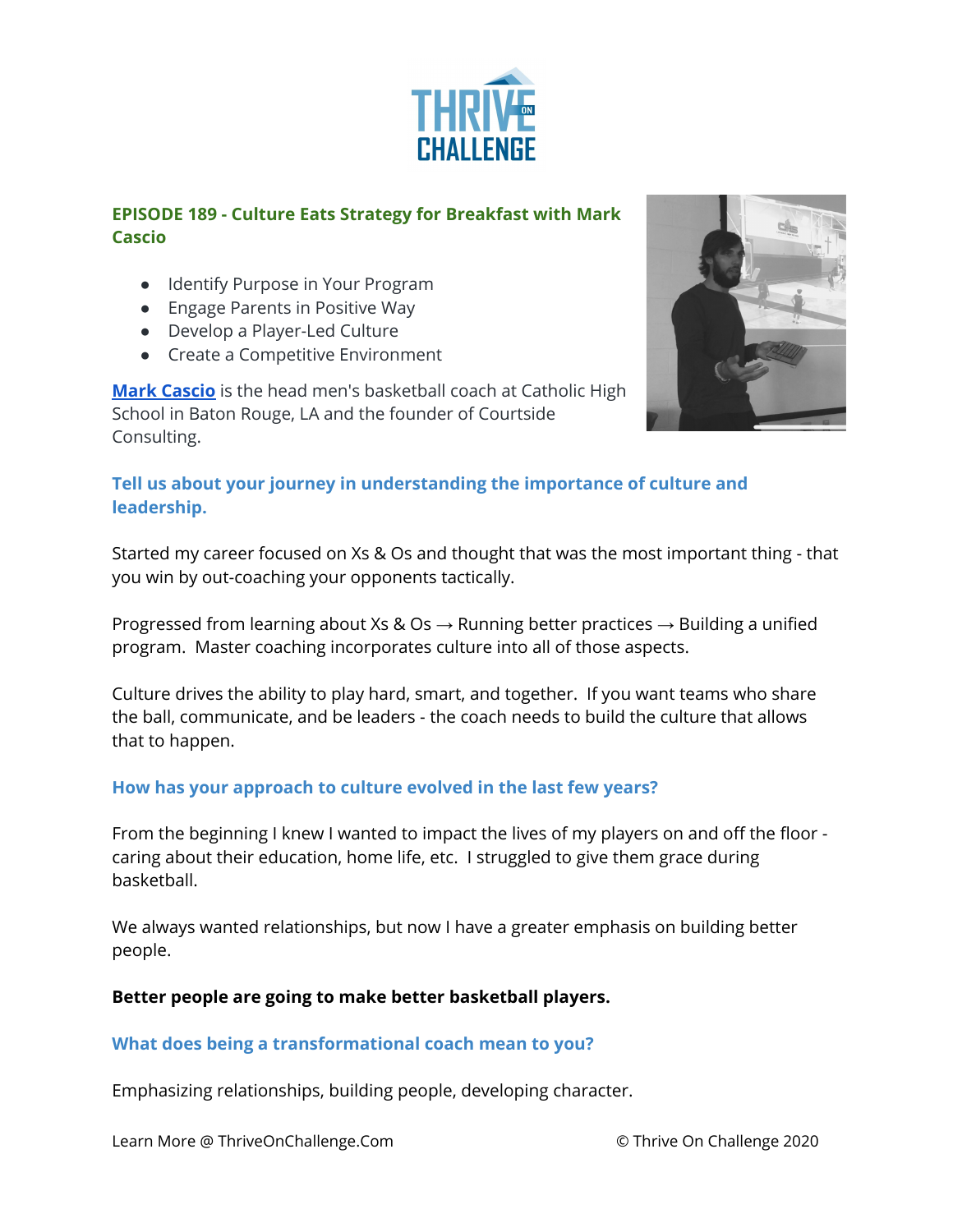

**JP's Challenge - Take wins / losses out of the equation. What's the overriding goal of the program?**

#### *Every member has a meaningful and memorable experience.*

**What are some things you are doing now to create that meaningful and memorable experience?**

We do more one-on-one meetings with players.

We are more proactive partnering with our parents - we are much more transparent.

We are more dedicated to solving the right problem with players.

- What's the obstacle?
- Why is the player falling short of the standard?
- How can I be part of the solution rather than just assigning consequences?

**After three consecutive seasons finishing in the Final Four, this past season your team lost in the state quarterfinals. Yet, despite falling short of expectations you had an amazing feeling at the end of the season. How did that happen?**

In the locker room after the final game of the year, I always thank our guys for their sacrifice and hard work, for leaving the program better than where they found it. Normally seniors are upset at the end of a season, but even our juniors were crying.

The families, seniors, and players didn't want to leave. A lot of parents commented, "We wish we (the parents) could have done more." It was an amazing feeling in the gym after a playoff loss which is really rare.

### **How has your culture helped players navigate the high expectations that come from your previous success?**

Our communication has improved - coaches and players are on the same page.

Our process and systems really help keep things in perspective.

We talk as little as possible about winning games. We focus on the process of getting better everyday. We keep the emphasis on the journey rather than the outcome.

Learn More @ ThriveOnChallenge.Com © Thrive On Challenge 2020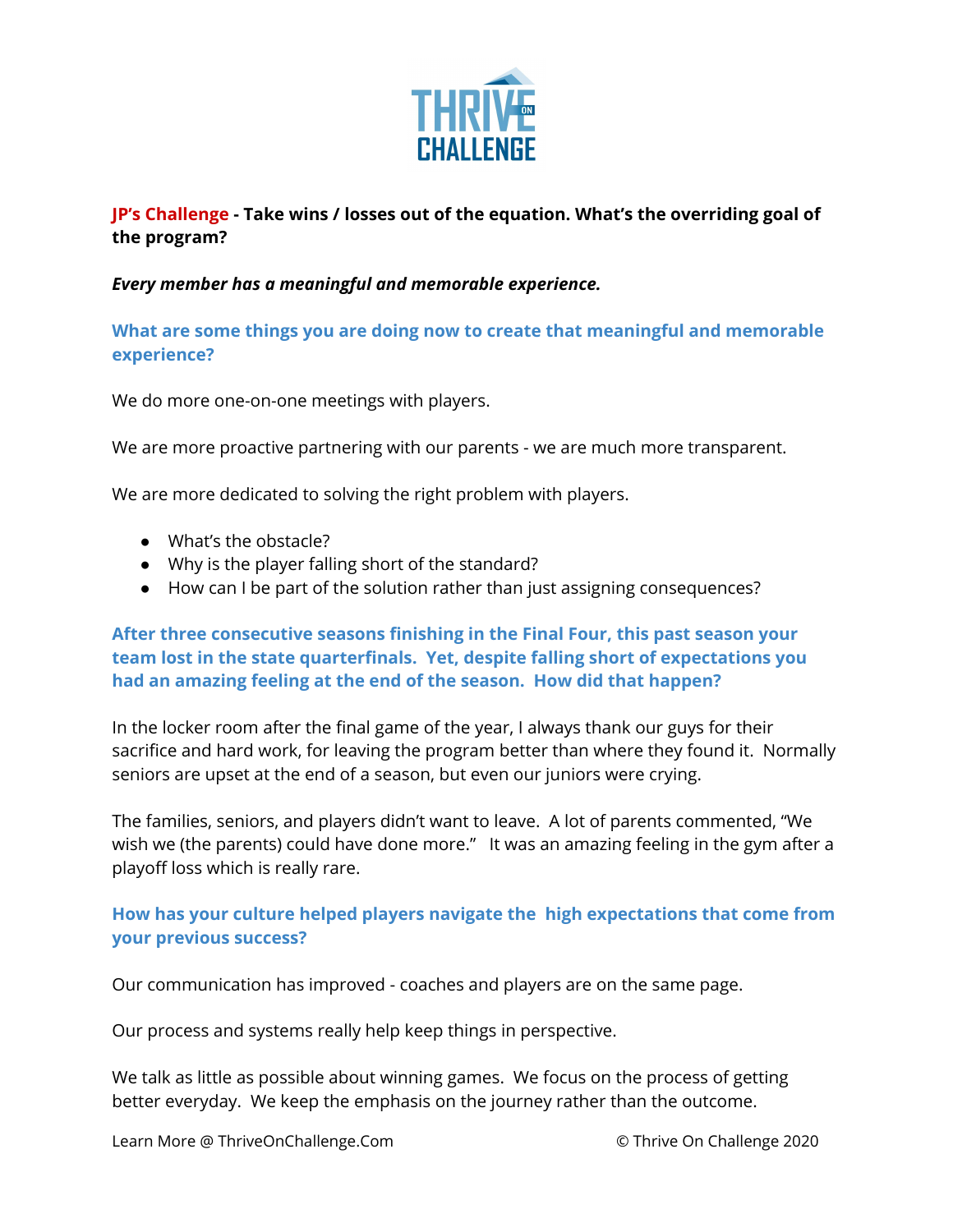

Winning breeds winning, and breeds confidence. That leads to excitement more than pressure.

**What are some things you've done to extend that cultural experience to the parents in your program?**

- We invite parents to team meals
- Parents help with travel

We have always included parents in team meals and invited their help with travel. Now we are more proactive and transparent.

For example - Like many coaches I used to dread the parent meeting, but now I see it as an opportunity to talk about our program. We are proud of the work we've done to build it.

At our parent meeting we discuss:

- Playing Time
- Expectations
- Systems of Play

We want the parents' first experience of Catholic High basketball to be a positive one. We want them to walk away feeling like their sons will be treated well and that the coaches are willing to have conversations with them.

### **What are the most beneficial things you've done in your parent meetings?**

### **We talk about the scarcity of playing time.**

We sent an anonymous google form to freshmen parents asking how many minutes their son should play. We totaled the amount and shared it at the meeting to illustrate

- a) There aren't enough minutes in a game to satisfy every parent's desire for playing time
- b) Playing time is a zero-sum game putting one player in the game means another player comes out

**Share the Theme Park Analogy** - You can pay admission to get into the theme park, but you have to be a certain height to ride the rides.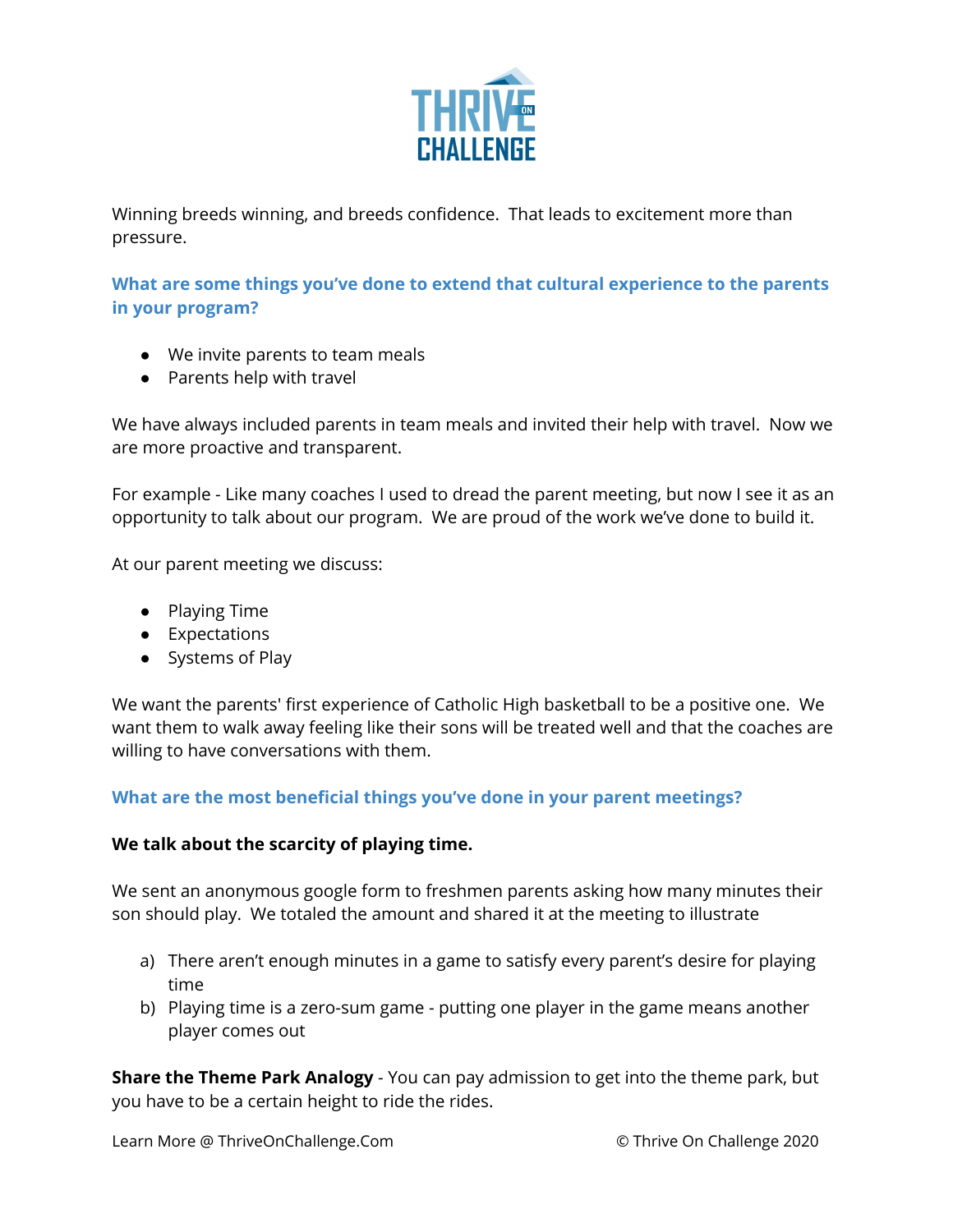

For more on this analogy listen to **[Episode](https://podcasts.apple.com/ng/podcast/134-how-to-create-culture-where-everything-is-earned/id1286560192?i=1000471278407) 134:** How to create a culture where everything is earned and it feels like family

**Be honest with parents.** We define four areas of performance:

- Technical
- Tactical
- Physical
- Spiritual

If a player is not playing it's due to a deficiency in one or more of these areas.

We invited the parents into the gym for an offensive clinic to demonstrate how and why we play the way we do. That's just another way we've grown in trying to be transparent.

**JP** - You have so few issues with playing time because you are organized, you have consistent conversations with players, and you are transparent with parents.

It takes a village to make a successful basketball program - it takes everybody being onboard because when there are parent issues the coach's attention and energy is diverted from making the team better.

## **How important has the Captains' Council System been for you?**

Having a system to develop leaders and make leadership more player-led has had a huge impact on our program.

Putting players in leadership units has fostered closer relationships. They love getting into their units during practice or team meetings.

It allows us to build-in competition between units.

The communication has improved immensely from player-to-player and player-to-coach.

Our program is much more democatic than most basketball programs.

I have a much better pulse of the team because I have opened the door for feedback from our captains. They share genuine opinions rather than what they think I want to hear.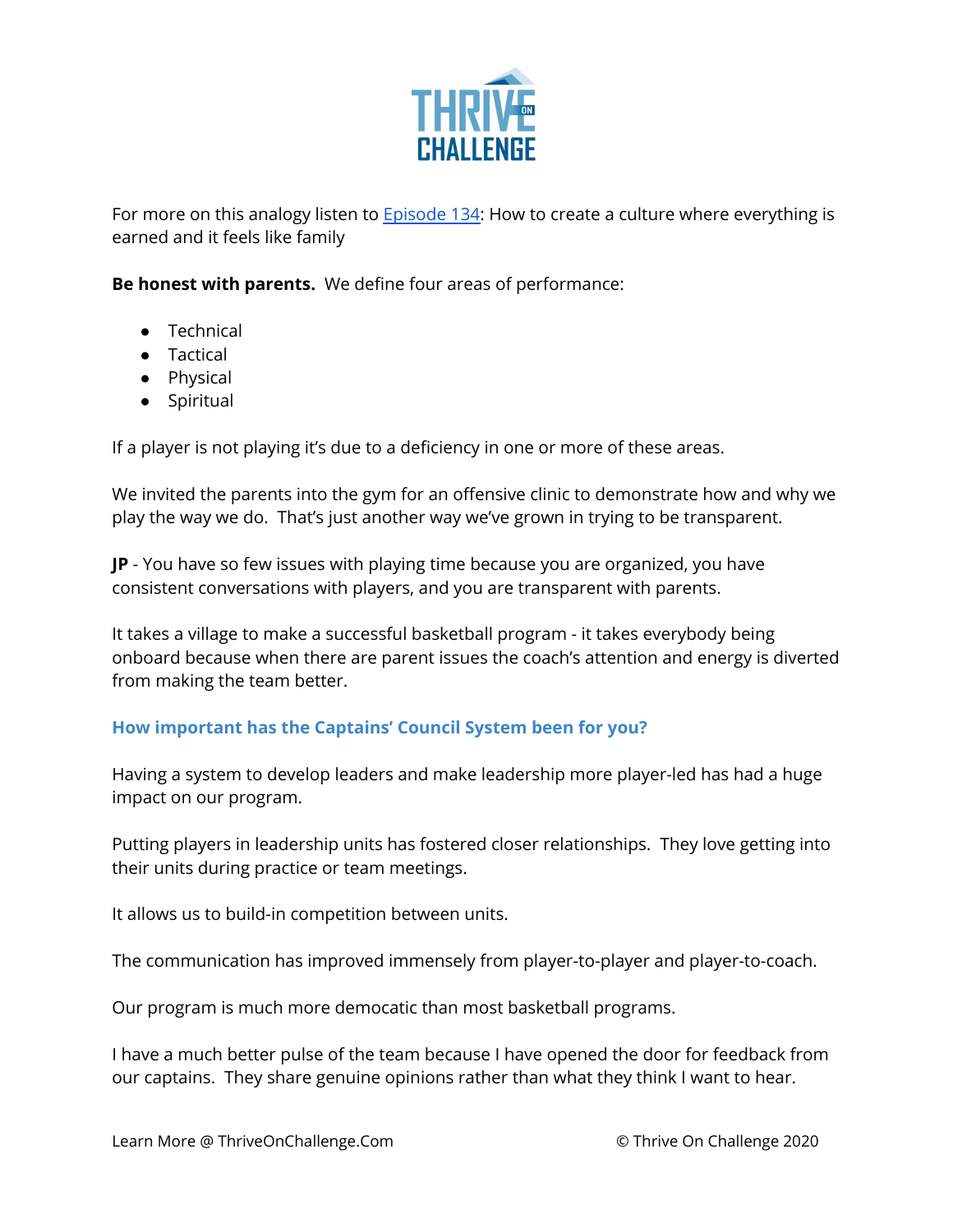

It also gives players a better perspective of the coach's point of view. When they understand how and why decisions are made, and have a role in that process, they are much more likely to be supportive of those decisions with their units.

**JP's Captains Council System** can be found on CoachTube. Learn how to empower your players to lead, support team standards, and create stronger connections by clicking **[HERE](https://coachtube.com/course/coach-development/captains-council-system/12447351)**.

## **Has there been a change in your leadership that has allowed that player-empowerment to happen?**

I have removed myself as the ultimate decision-maker, and allowed players to make important decisions. As people, we are more likely to follow-through on a course of action when we are part of the decision-making process.

### **What am I willing to let them choose?**

That includes them setting and defining standards - such as determining what "on time" means for our morning lifting sessions. Then our job as coaches is to support the standards they set for themselves.

**Nate** - That process gives the coach permission to enforce those standards in a way that feels more collaborative as you serve them to reach the standards they chose.

We want to be part of the solution rather than just assigning consequences.

## **What are some things you do to create competitive energy in practice?**

**Less is More** - We shorten practice and practice less often. We prefer shorter, intense practices rather than long sessions.

- Start practices with competition
- Utilize the Quick Set
- Implemented the [Competitive](https://coachtube.com/course/coach-development/the-competitive-cauldron-training-and-spreadsheet/12020818) Cauldron (even with skill development)

We've always been a hard-working team, now we are a competitive team.

Competition has helped our engagement and investment in one another, and gives us some data on who is winning and losing in practice.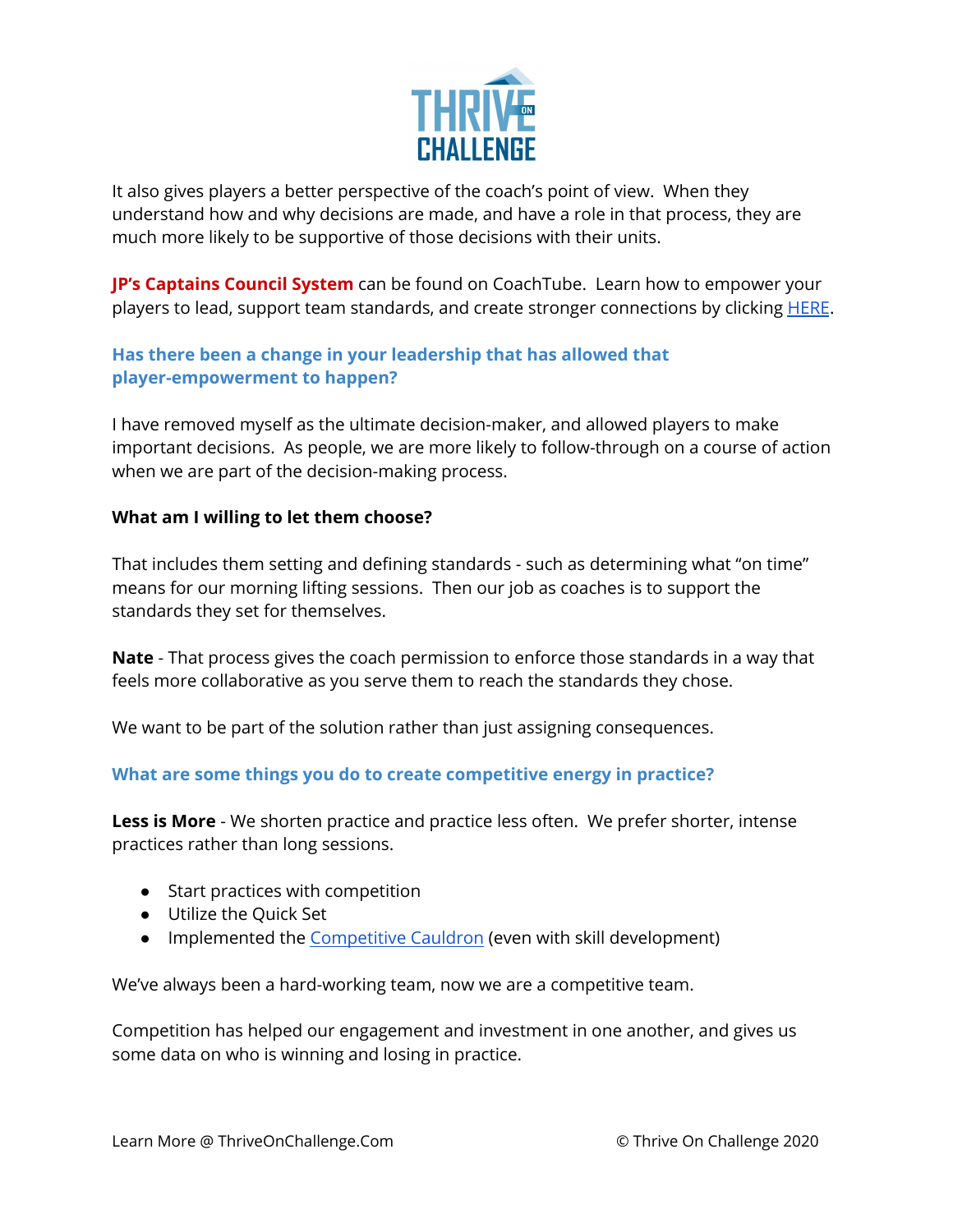

#### **EPISODE 190 - NO TITLE**

- **● How to support players caught in the Performance Trap**
- **● Coaching behaviors that become obstacles to growth**
- **● Great questions to use with athletes**

**Prologue** - What do you do when a great idea comes your way? Do you have a system to capture, consider, and implement it into your program?

## **How do you learn? How do you distill the information you consume into practical action that improves your program?**

I consider myself a life-long learner.

Being organized and having a system to catalogue information has been crucial. I [BrainToss](https://braintoss.com/) to capture ideas on my phone (the app automatically sends words, pictures, or audio files to my email).

Ideas are filed in a running log I keep during the year on a google doc (almost like a journal). I reflect on everything relevant to running a basketball program:

- Scheduling
- Off-Season
- Practice Planning
- Skills
- Offense
- Leadership Council
- Competitive Cauldron

I review these notes to plan for the up-coming season.

### *Instead of you working for the system, make the system work for you.*

We use a lot of google docs and sheets to stay organized - that allows us to collect data, capture and organize ideas, and know how to find and share them quickly.

### **Talk about why you invest so much into finding marginal gains.**

Learn More @ ThriveOnChallenge.Com © Thrive On Challenge 2020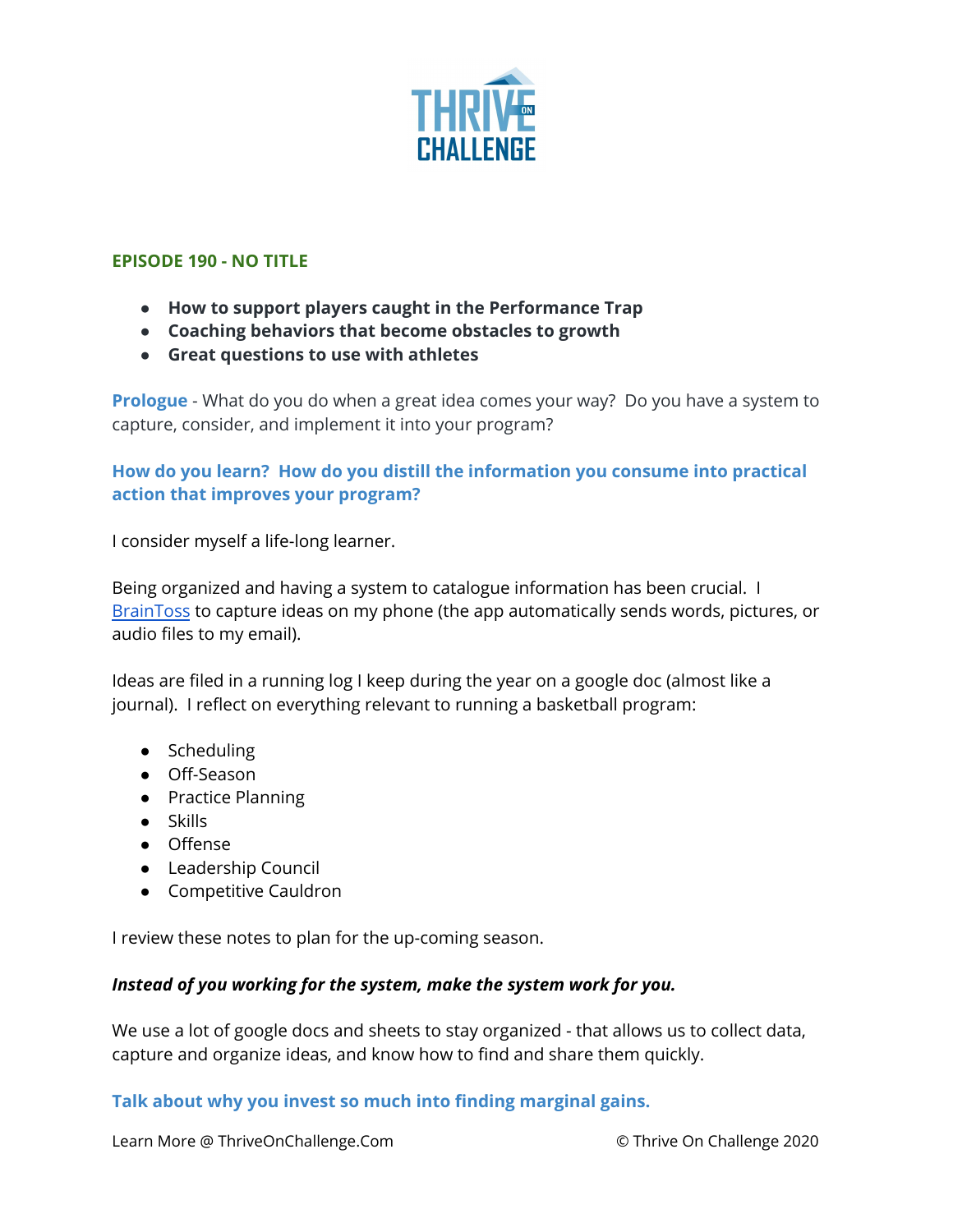

One of my major pet peeves is when people say, *"We're going to do it this way because that's the way we've always done it."* That's completely opposite of our approach. We constantly ask ourselves...

### **Is there a better way?**

Our goal is to create every advantage we possibly can, on or off the court.

For example - Our guys weren't drinking enough water. We progressed from…

Shared water bottles  $\rightarrow$  Everyone had their own bottle  $\rightarrow$  Clear bottles (so we could see how much they were drinking)  $\rightarrow$  Requiring players to finish their water bottles before leaving practice  $\rightarrow$  Daily wellness checks (via google form) to gauge mood, hydration, rest, etc.

At the end of the season, our coaching staff critiques all of our systems and processes. We examine EVERYTHING (how we get on the bus, how we travel, how we pack for road games, etc.)

**What encouragement would you give to coaches who face resistance to new ideas?**

Be convicted.

Don't copycat - you can't just copy and paste from someone else. Make it something you really believe in, and something you really understand. Then it comes from you rather than stealing from another program.

Getting people to buy-in results from customizing the new idea to your current context. Players will buy-in if they know the intent is to benefit them.

**Nate** - We also need to be willing to acknowledge when ideas don't work, to take ownership, and to not allow our stubbornness to keep us from moving past something that doesn't work.

**How do you want to grow your culture, or your own personal leadership, in the coming year?**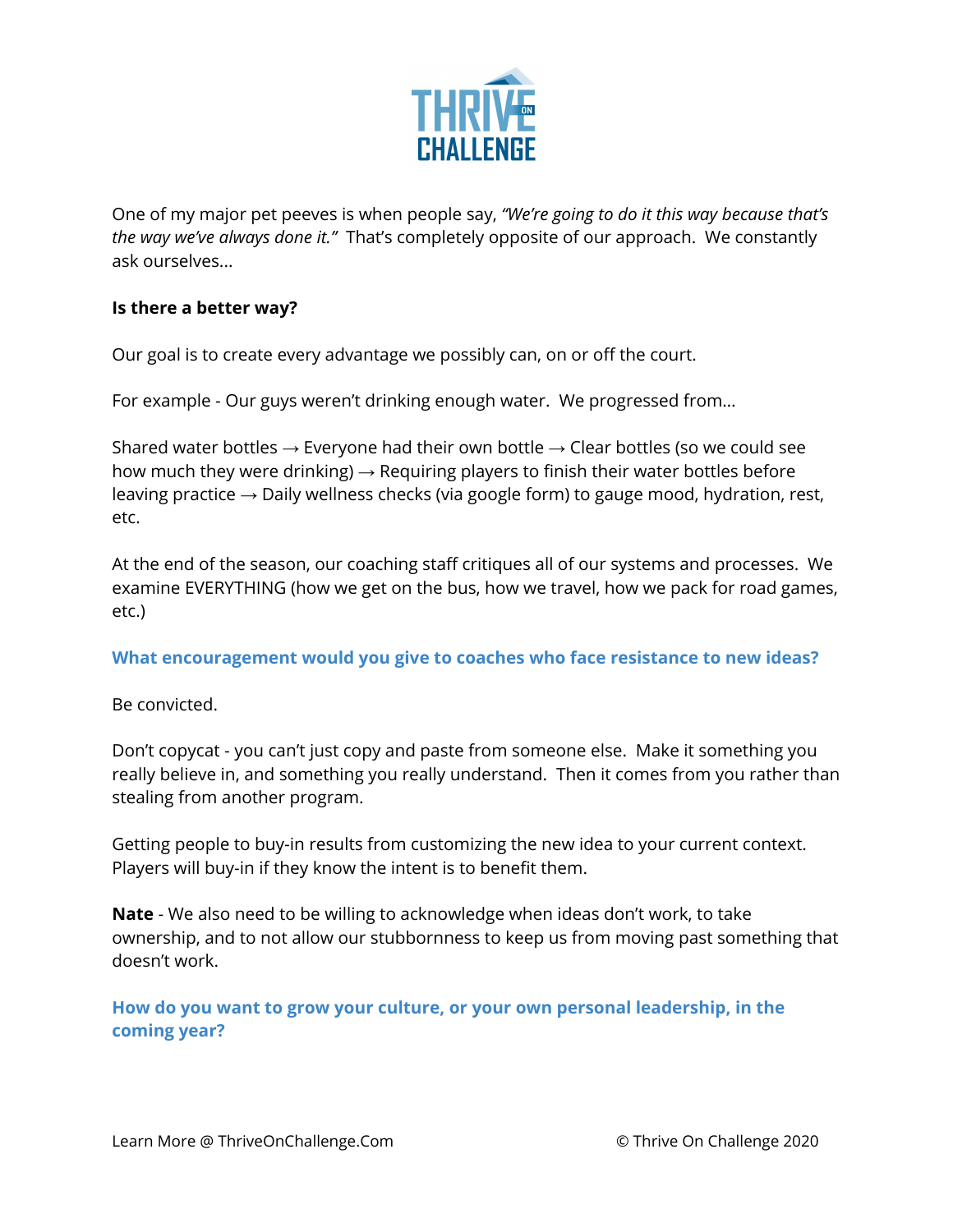

**Personally** - I want to improve my tone - it's more about how players read body language and tone than what I actually say. I can come off as more abrasive than I intend to. How can I deliver a message in a way that it will be received?

**Culture** - Clearly defining roles for players and coaches. Getting coaches in the right role and holding them accountable for our high expectations.

**Program Communication** - Having honest conversations off the floor with players. Having players give each other feedback between the whistles during the game. We struggle with peer-to-peer feedback (players and coaches).

## **How has the TOC Mentorship Program impacted you and your program over the past three years?**

I quickly realized I have a lot to learn about culture - I had no idea the extent of organization it takes to build culture.

It has completely changed the way that I coach on and off the floor, and how I view coaching in general.

Having someone that is walking the journey with you, understands your program, and can give you solutions to your culture problems is invaluable. Having an expert as a sounding board is invaluable.

So much of what we do in our program has been shaped by JP and my experience in the mentorship program, and I've been fortunate to pass some of those lessons along to the coaches in Courtside.

**JP** - You are really exceptional at tackling new problems, are willing to try new ideas, and are excellent at executing the plans we develop. When we started working together, your heart was already shifted which made our work together that much more effective.

# **Describe your experience at the TOC retreat in 2019. What were some of your key takeaways?**

There was a lot of information on brain science - how it works, how emotions are generated, etc. That was something I had never been exposed to, and completely changed my thought process. I actually shared a lot of that information at our parent meeting, and that was a game-changer.